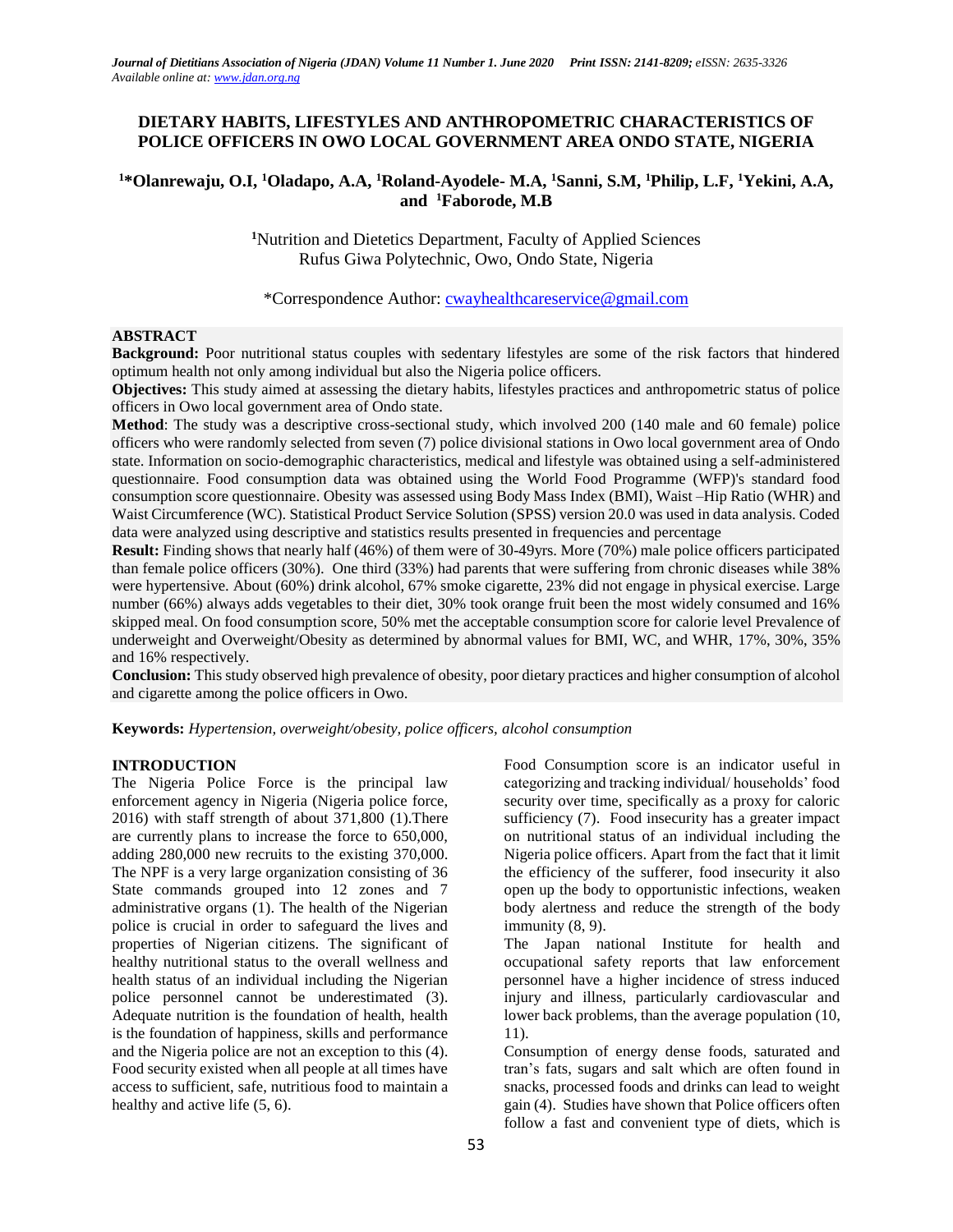high in fat (4, 12). This type of diet is a contributing factor for the development of overweight/obesity and arteriosclerosis or hardening of the arteries which has a direct influence on high blood pressure, cardiovascular disease such as stroke and heart attack (12). However, data from other uniform personnel such as the Nigeria Correctional officials, Nigeria Army and the Nigeria Civil Defense officials had reported that alcohol consumption and tobacco use were very significant and higher among these officials compared to the general population in Nigeria ((12). 13).

Poor lifestyles such as alcohol abuse and tobacco consumption levels often relate to individuals stresscoping mechanism and had been evaluated to be associated with many forms of police misconduct, and recent studies on problem officers provide descriptions of cases that involve intoxicated police engaged in various forms of misbehavior and crime (9, 13,14). Over indulging in alcohol consumption and cigarrete smoking had been proven to have negative impact on nutritional status and mental well-being of an individual (15). Evidence suggests that diet and work environment that mix sedentary hours with sudden intense physical activity make police officer significantly more vulnerable (16). Study in Cameron had shown that heart disease causes 45% of on-duty fire-fighters death and 22% of police officer deaths (16).

The policing stage is very important biophysical social process in which an inadequate diet may affect the performance and intellectual capacity of individuals; this maybe of special relevance to life quality in developing countries, where its inhabitants face adverse socio-economic, cultural and nutritional conditions (4). Adequate nutrition is required for proper community policing by the Nigerian Police. There appears to be lack of data on the dietary habits, lifestyles and anthropometric status of Nigeria police personnel most especially the officers in Owo local government. This study provides an insight into the dietary habits, lifestyles and anthropometric characteristics of police officers in Owo local government.

# **MATERIALS AND METHODS**

### **Study design**

The study was a descriptive cross-sectional study in design

## **Study area**

The study was carried out in Owo local government area of Ondo State, Nigeria, between the months of April to August 2016. Owo was one of the first local governments created, when Ondo State was created in 1976 from the Old Western State. Owo is a city approximately between latitudes  $7°11<sup>1</sup>$  and  $7°183<sup>1</sup>$  and longitudes  $5^{\circ}$  35<sup>1</sup> and  $5^{\circ}$  583<sup>1</sup> East of Greenwich meridian (17). It is situated in southwest of Nigeria at the southern edge of the Yoruba hills (Elevation of 1,130ft (344m) and at the intersection of road from Akure, Kabba, Benin city (17). Owo is situated halfway between the towns of Ile-ife and Benin City, about 45kilometer east of Akure, the state capital (17). The total population of the local government according to the 2006 census (18) is 218,886 of which 110,429 are males, while 108,457 are females (18). Majority of the people are government workers, Christianity and Islam are generally the dominating religion practiced by the inhabitants of Owo.

# **Study population**

The study population consisted of apparently healthy male and female police officers in Owo local government area of Ondo state.

### **Ethical approval**

Ethical approval was obtained for the study from the ethic committee of Nutrition and Dietetics department, Rufus Giwa Polytechnic, Owo with reference number (RUGIPO/NUD/GEN/A1/109). Oral consent from the participant was obtained after the objectives of the study were explained to them.

## **Sampling procedure**

A purposive sampling method was used in selection of 200 police officers in all the police Divisional Stations in Owo local government area of Ondo state

# **Data collection**

### **Questionnaire**

Pre-tested, structured questionnaires validated by lecturers in Nutrition and Dietetics Department of Rufus Giwa Polytechnic, Owo, was use to obtain data from participants. The questionnaire contains sections that focus on socio-demographical characteristics, dietary habits, lifestyle patterns and food consumption score of the respondents

### **Food Consumption Score calculation**

The table 1 below shows how Food Consumption Score for each participant was calculated. Participants were asked to recall the food consumption in the previous seven days. Each food items was given a score of 0 to 7, depending on the number of days it was consumed.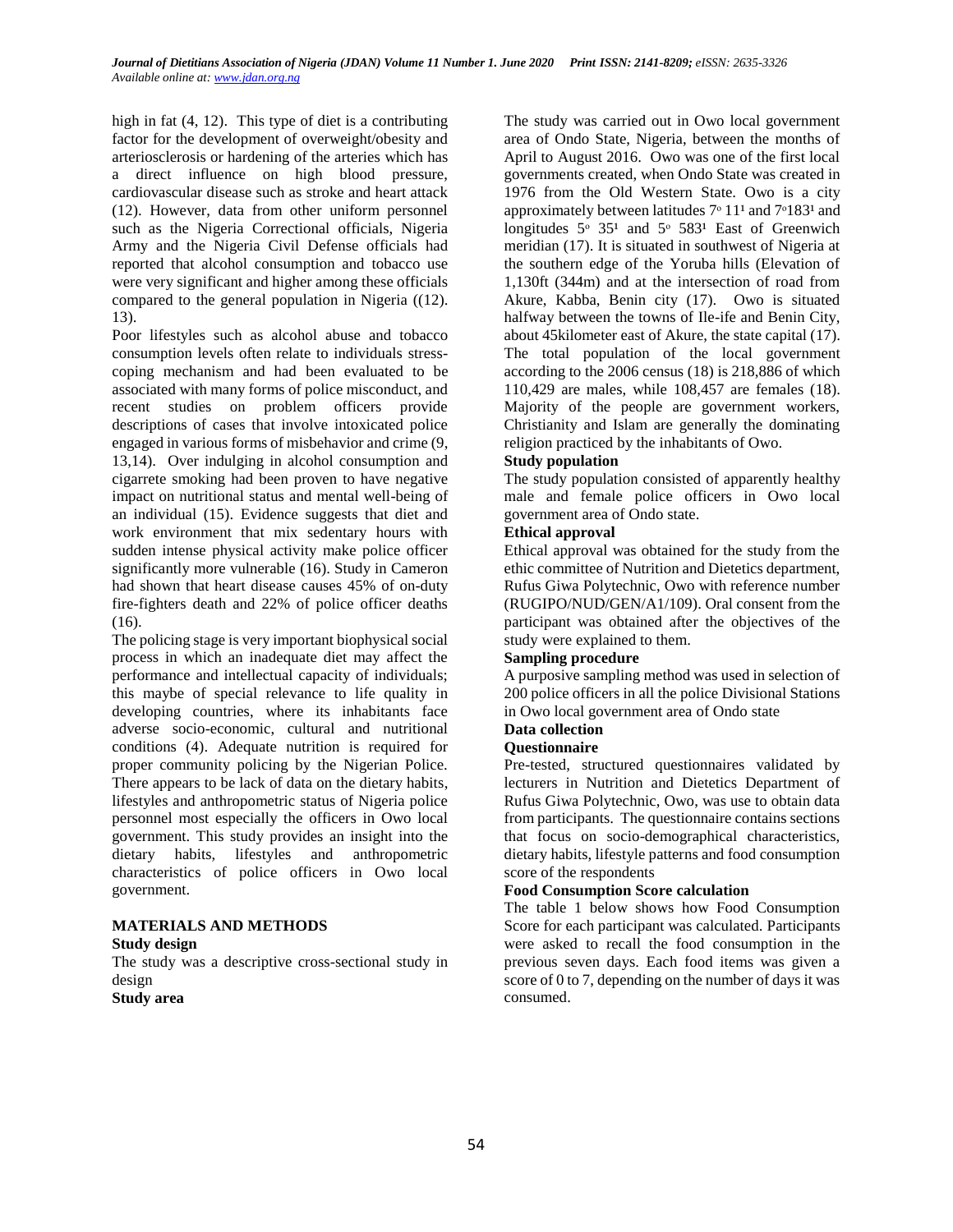| Food groups                    | Weight $(A)$ | Days eaten in past 7 days (b) | Score $=A*B$ |
|--------------------------------|--------------|-------------------------------|--------------|
| Cereals, tubers and root crops |              |                               | 14           |
| Pulses                         |              |                               |              |
| Vegetables                     |              |                               |              |
| Fruits                         |              |                               |              |
| Meats and fish                 |              |                               |              |
| Milk and milk products         |              |                               |              |
| Sugar and fruits drink         | 0.5          |                               |              |
| Oils, fats and butter          | 0.5          |                               |              |
| Composite score                |              |                               | 26           |

#### **Table 1: Food Consumption Score Analysis**

#### **Food Consumption Score Analysis**

Food items were grouped according to food groups and the frequencies consumption of all the food items surveyed in each food group are summed (table 1). Any summed food group consumption group frequency value over 7 is recorded as 7. Each food group is assigned as weight, reflecting its nutrient density for each participant. Food consumption score was calculated by multiplying each food group frequency by each food group weight, and then the summing these score into one composite score. Individual who score are within 0-28 was regarded as poor food consumption score, while score within 28 to 42 was regarded as borderline. Food consumption score greater than  $> 42$  was considered as acceptable (19).

#### **Anthropometric measurements**

The weight of the subjects were measured using a portable bathroom scale (HANSON model), to the nearest 0.1kg with the subjects standing upright on the scale barefooted at shoulder level, arms by the side and the head straight in line with using standard methods (20,21). The height of the participants were measured by Standiometer with the subject standing erect and barefoot on the height meter with back to the height meter and looking straight in a Frankfurt position. The height was taken and recorded to the nearest 0.1cm (20, 21).

#### **Waist and Hip circumference measurement**

Waist circumference measurement was taken in line with the WHO protocol using a non-stretch tape measure (Butterfly, China). The tape rule was placed at the midway between the lower rib margin and iliac crest. Measurements were taken and recorded to the nearest 0.1cm (20, 21). Hip Circumference measurement was taken by placing the tape horizontal plane around the hip at the point of the greatest circumference with the measurement taken to the nearest 0.1cm (20, 21).

#### **Determination of Waist –Hip- Ratio (WHR) and Body Mass Index (BMI)**

Truncal obesity was determined with Waist –Hip-Ratio (WHR) and waist circumference (WC). Waist – Hip- Ratio (WHR) was calculated by dividing the waist circumference by the hip circumference. WHR  $>0.85$  for females and  $>0.95$  for males were considered as abnormal while lesser values were regarded as normal (20). Abnormal WC was defined as WC >102 cm for males and 88 cm for females while lesser values will be normal (20). Body mass index was calculated using the formula BMI  $(kg/m^2)$  $=\frac{weight(kg)}{height(m^2)}$  $\frac{\text{weight}(ky)}{\text{height}(m^2)}$  (21). Body Mass Index was classified as underweight BMI (<18.5), Normal within (>18.5)  $\leq$ 24.99), Overweight ( $\geq$ 25 $\leq$  29.99) and Obesity BMI  $( >30 \text{kg/m}^2) (21)$ .

#### **Statistical Analysis**

Statistical analysis was performed using the statistical package for social sciences (SPSS version 20.0). Descriptive statistics such as frequencies, percentages were used to analyze socio-demographic characteristics and all anthropometric data

#### **RESULTS**

#### **Socio-demographic characteristics of the respondents**

The table 2 below expresses the socio-demographic characteristics of the study participants. In this study, a total of 200 respondents were assessed, 34% were between the age group of 30years – 39years. More than half (70.0%) of the respondents were male, it was also observed that 122 (61.0%) of the respondents were married, 48 (24.0%) were single, 22 (11.0%) were divorced and 8 (4.0%) are widowed. Eighty two percent (82.0%) were on general duty while 36 (18.0%) were on counter. However, Christianity was the major religion practiced by many 186 (93.0%) of the respondents. More than half of the police officers (56.0%) were Yoruba by tribe. On educational attainment of the police officers, (46.0%) had HND/BSC/MMBS certificate.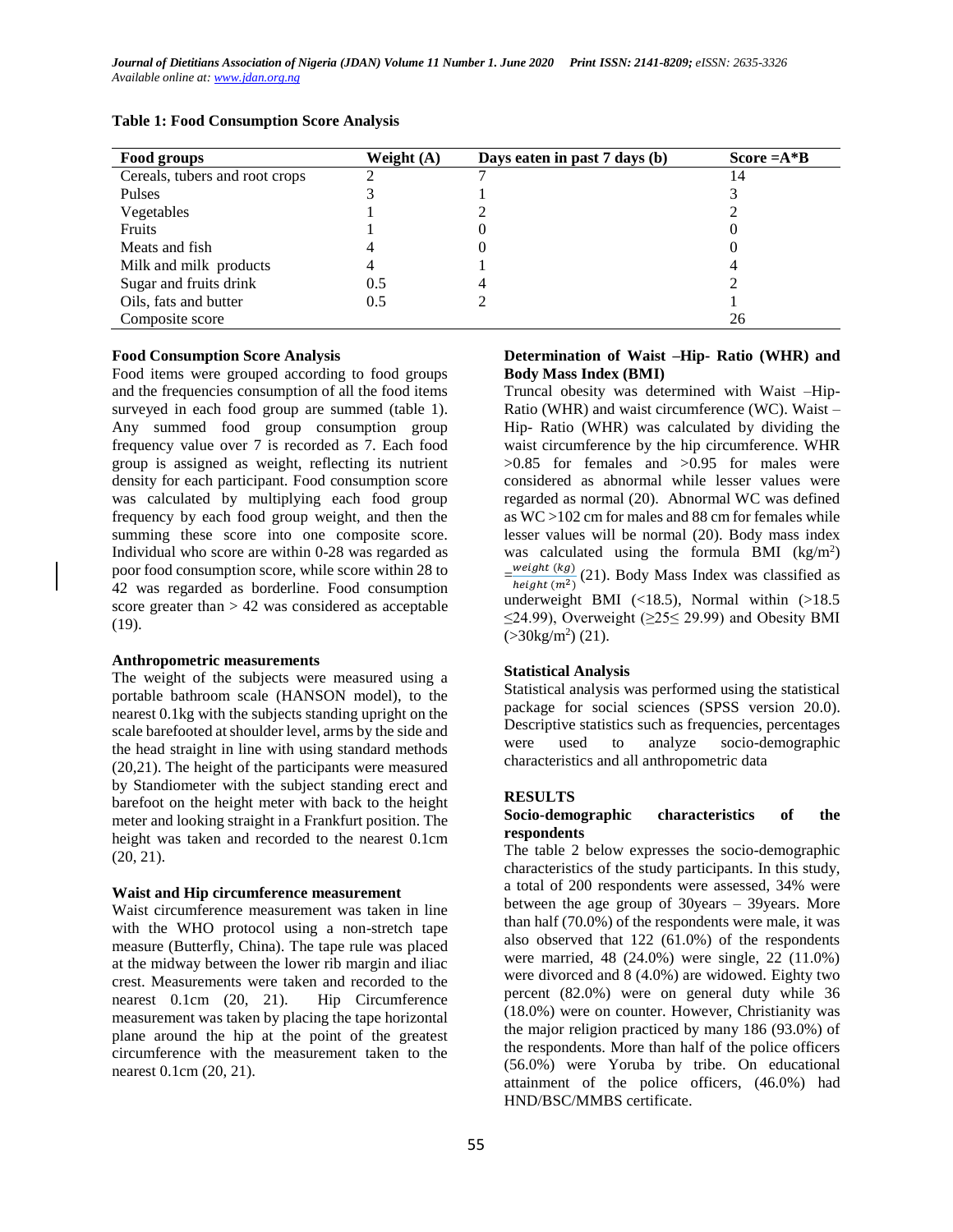| <b>Variables</b>               | Percentage (N=200) | Frequency (%) |
|--------------------------------|--------------------|---------------|
| Age                            |                    |               |
| $20 - 29$                      | 58                 | 29.0          |
| 30-39                          | 78                 | 34.0          |
| 40-49                          | 24                 | 12.0          |
| $50 - 59$                      | 30                 | 15.0          |
| 60 and above                   | 10                 | 5.0           |
| <b>Total</b>                   | 200                | 100.0         |
| <b>Sex</b>                     |                    |               |
| Male                           | 140                | 70.0          |
| Female                         | 60                 | 30.0          |
| <b>Total</b>                   | 200                | 100.0         |
| <b>Marital</b> status          |                    |               |
| Single                         | 48                 | 24.0          |
| Married                        | 122                | 61.0          |
| Divorced                       | 22                 | 11.0          |
| Widowed                        | $8\,$              | 4.0           |
| <b>Total</b>                   | 200                | 100.0         |
| Number of children             |                    |               |
| None                           | 52                 | 26.0          |
| $1-2$                          | 88                 | 44.0          |
| $3-4$                          | 58                 | 29.0          |
| $5-6$                          | $\overline{2}$     | 1.0           |
| <b>Total</b>                   | 200                | 100.0         |
| <b>Work section</b>            |                    |               |
| General duty                   | 164                | 82.0          |
| Counter                        | 36                 | 18.0          |
| <b>Total</b>                   | 200                | 100.0         |
| <b>Religion</b>                |                    |               |
| Christianity                   | 186                | 93.0          |
| Islam                          | 14                 | 7.0           |
| <b>Total</b>                   | 200                | 100.0         |
| <b>Education qualification</b> |                    |               |
| <b>PSLC</b>                    | 22                 | 11.0          |
| <b>SSCE</b>                    | 30                 | 15.0          |
| ND/NCE                         | 56                 | 28.0          |
| HND/B.Sc                       | 92                 | 46.0          |
| <b>Total</b>                   | 200                | 100.0         |
| Income $(\rightarrow)$         |                    |               |
| 10-50,000                      | 20                 | 10.0          |
| 51-100,000                     | 74                 | 36.0          |
| 101-150,000                    | 78                 | 34.0          |
| 151-200,000                    | 28                 | 14.0          |
| <b>Total</b>                   | 200                | 100.0         |

|  |  |  | Table 2: Socio-Demographic Characteristics of the Subjects |  |  |
|--|--|--|------------------------------------------------------------|--|--|
|  |  |  |                                                            |  |  |

The lifestyle and medical history of the respondents is represented in the table 3 below. About 33% of the respondents revealed that their parents experience chronic disease of which Father/grandfather were

24.0% while 9.0%were mother/grandmother. As at the time of data collection (59.0%) drinks alcohol also 67.0% smokes. Thirty eight percent (38.0%) were Hypertensive, while 23.0% don't engage in exercise.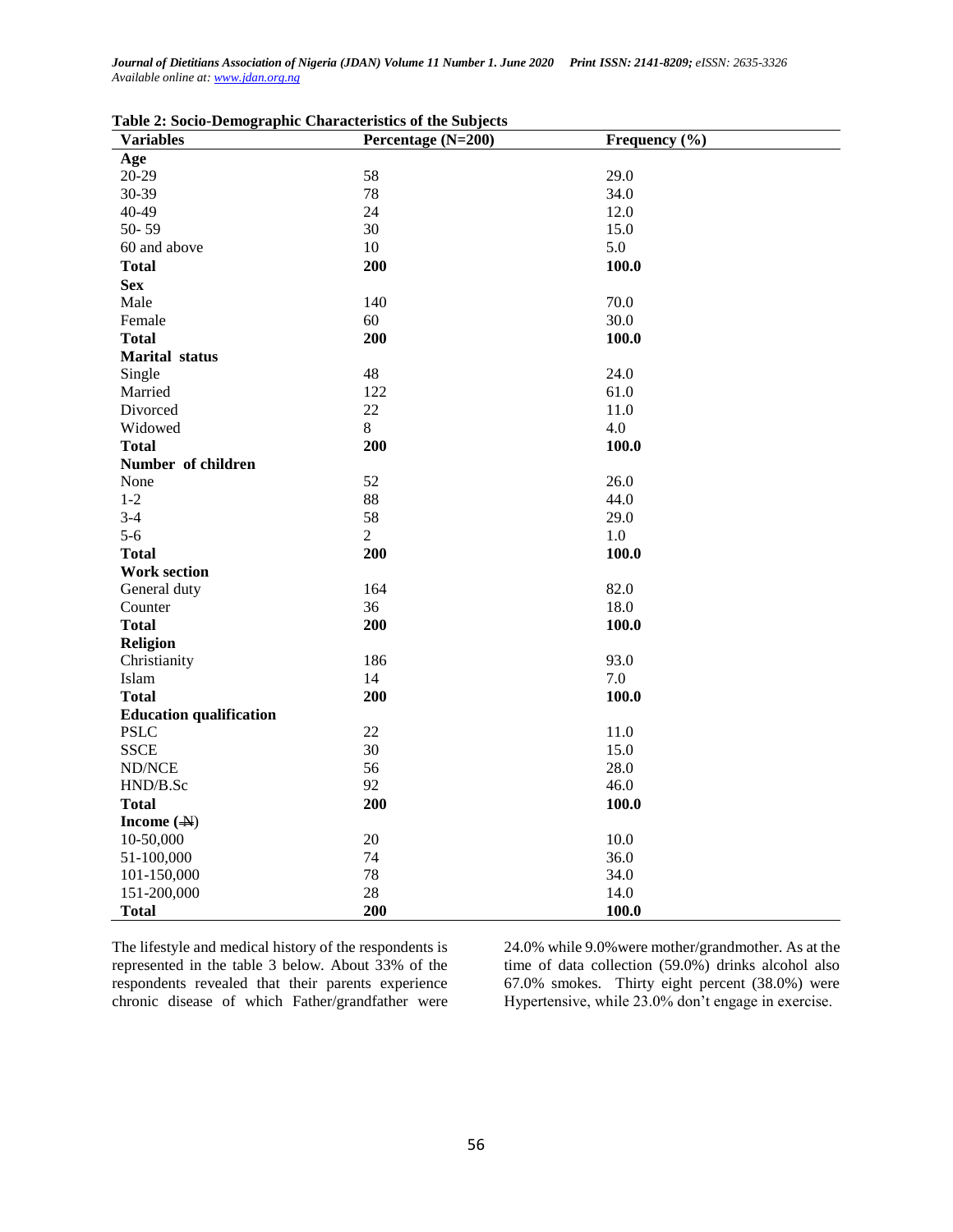| $\ldots$<br><b>Variables</b>       | Percentage (N=200) | Frequency (%) |
|------------------------------------|--------------------|---------------|
| Parents experience chronic Disease |                    |               |
| Yes                                | 66                 | 33.0          |
| No                                 | 134                | 67.0          |
| <b>Total</b>                       | 200                | 100.0         |
| If yes, who among them             |                    |               |
| Father/grandfather                 | 48                 | 24.0          |
| Mother/grandmother                 | 18                 | 9.0           |
| <b>Total</b>                       | 66                 | 33.0          |
| <b>Drinks</b> alcohol              |                    |               |
| Yes                                | 118                | 59.0          |
| No                                 | 82                 | 41.0          |
| <b>Total</b>                       | 200                | 100.0         |
| If yes, how long                   |                    |               |
| 3 years ago                        | 70                 | 35.0          |
| 6 years ago                        | 48                 | 24.0          |
| <b>Total</b>                       | 118                | 59.0          |
| <b>Smoked cigarette</b>            |                    |               |
| Yes                                | 134                | 67.0          |
| No                                 | 66                 | 33.0          |
| <b>Total</b>                       | 200                | 100.0         |
| Have any medical conditions now    |                    |               |
| Yes                                | 124                | 62.0          |
| No                                 | 76                 | 38.0          |
| <b>Total</b>                       | 200                | 100.0         |
| If yes, the disease condition      |                    |               |
| Hypertension                       | 76                 | 38.0          |
| Fever                              | 52                 | 26.0          |
| Other                              | 72                 | 36.0          |
| <b>Total</b>                       | 200                | 100.0         |
| Have time for exercise             |                    |               |
| Yes                                | 154                | 77.0          |
| No                                 | 46                 | 23.0          |
| <b>Total</b>                       | 200                | 100.0         |
| If yes, what type?                 |                    |               |
| Jogging                            | 56                 | 28.0          |
| Running                            | 18                 | 9.0           |
| Football                           | 46                 | 23.0          |
| Trekking                           | 38                 | 19.0          |
| Press up                           | 42                 | 21.0          |
| <b>Total</b>                       | 154                | 77.0          |
| Time for exercise in a week        |                    |               |
| 2times                             | 34                 | 17.0          |
| 3times                             | 86                 | 43.0          |
| 4times                             | 54                 | 27.0          |
| 5times                             | 22                 | 11.0          |
| Above 5 times                      | $\overline{4}$     | 2.0           |
|                                    |                    |               |
| <b>Total</b>                       | 154                | 77.0          |

Thirty eight percent (83%) ate breakfast between the hours of 6-8am and 17.0% ate breakfast above 8am. About 16.0% skipped meal of which 14.0% of the meal skipped was lunch. Sixty six percent (66.0%) of the police officers eats vegetables. Regarding the consumption of fruits, 29.0% don't eat fruits every day. Orange was the leading fruits consumed by the police officers often (30.0%), while 80% agreed to the fact that it is good to eat fruits and vegetables (table 4)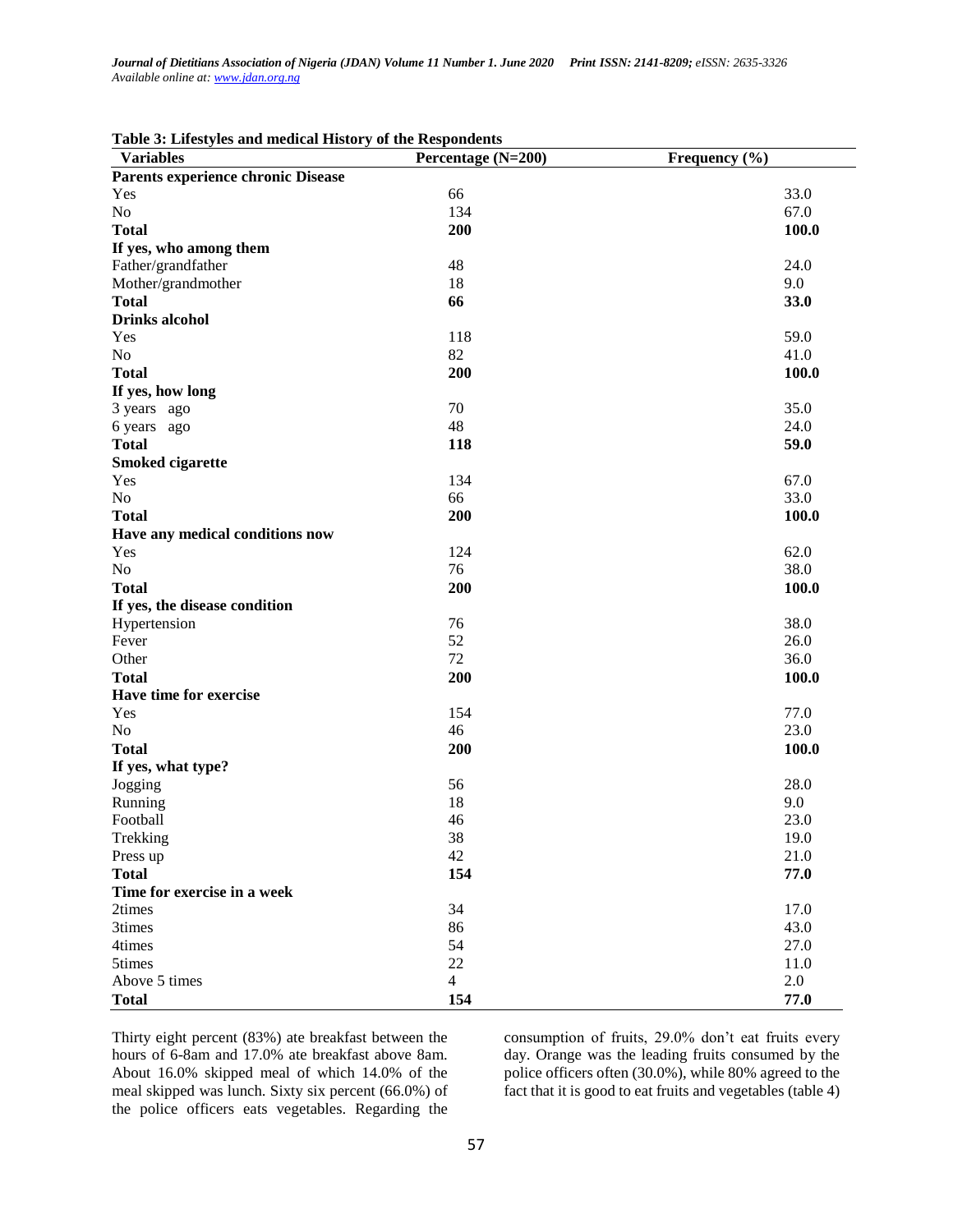| Table 4: Dietary habits of the respondent |  |  |  |  |  |
|-------------------------------------------|--|--|--|--|--|
|-------------------------------------------|--|--|--|--|--|

| <b>Variables</b>                         | Percentage (N=200) | Frequency $(\% )$ |
|------------------------------------------|--------------------|-------------------|
| <b>Breakfast time</b>                    |                    |                   |
| $6 - 7$ am                               | 76                 | 38.0              |
| $7 - 8$ am                               | 90                 | 45.0              |
| 8 am and above                           | 34                 | 17.0              |
| <b>Total</b>                             | 200                | 100.0             |
| <b>Skip meals</b>                        |                    |                   |
| Yes                                      | 32                 | 16.0              |
| N <sub>o</sub>                           | 168                | 84.0              |
| <b>Total</b>                             | 200                | 100.0             |
| If yes, what type?                       |                    |                   |
| <b>Breakfast</b>                         | $\overline{4}$     | 2.0               |
| Lunch                                    | 28                 | 14.0              |
| Don't skip meal                          | 168                | 84.0              |
| <b>Total</b>                             | 200                | 100.0             |
| When do you eat dinner?                  |                    |                   |
| $6 - 7$ pm                               | 38                 | 19.0              |
| $7 - 8$ pm                               | 110                | 55.0              |
| $8-9$ pm                                 | 36                 | 18.0              |
| Above 9pm                                | 16                 | 8.0               |
| <b>Total</b>                             | 200                | 100.0             |
| <b>Usually take vegetables?</b>          |                    |                   |
| Yes                                      | 132                | 66.0              |
| N <sub>o</sub>                           | 68                 | 34.0              |
| If Yes, often                            |                    |                   |
| Very often                               | 146                | 73.0              |
| Often                                    | 54                 | 27.0              |
| <b>Total</b>                             | 200                | 100.0             |
| Days in a week do you eat vegetables?    |                    |                   |
| 1 day                                    | 46                 | 23.0              |
| $2 - 3$ days                             | 70                 | 35.0              |
| $4-5$ days                               | 58                 | 29.0              |
| 6days                                    | 18                 | 9.0               |
| Everyday                                 | 8                  | 4.0               |
| <b>Total</b>                             | 200                | 100.0             |
| Fruits you eat in the last one month?    |                    |                   |
| Cucumber                                 | $\overline{4}$     | 2.0               |
| Watermelon                               | 28                 | 14.0              |
| Orange                                   | 60                 | 30.0              |
| Garden egg                               | 48                 | 24.0              |
| Apple                                    | 10                 | 5.0               |
| Pineapple                                | 50                 | 25.0              |
| <b>Total</b>                             | 200                | 100.0             |
| Take fruits every day                    |                    |                   |
| Yes                                      | 142                | 71.0              |
| No                                       | 58                 | 29.0              |
| It is good to eat fruits and vegetables? |                    |                   |
| Yes                                      | 160                | 80.0              |
| No                                       | 40                 | 20.0              |
| <b>Total</b>                             | 200                | 100.0             |

The table 5 below shows the food consumption score of the respondent in the studied population 50% were

acceptable, 28% were at borderline and 22% had poor food consumption score.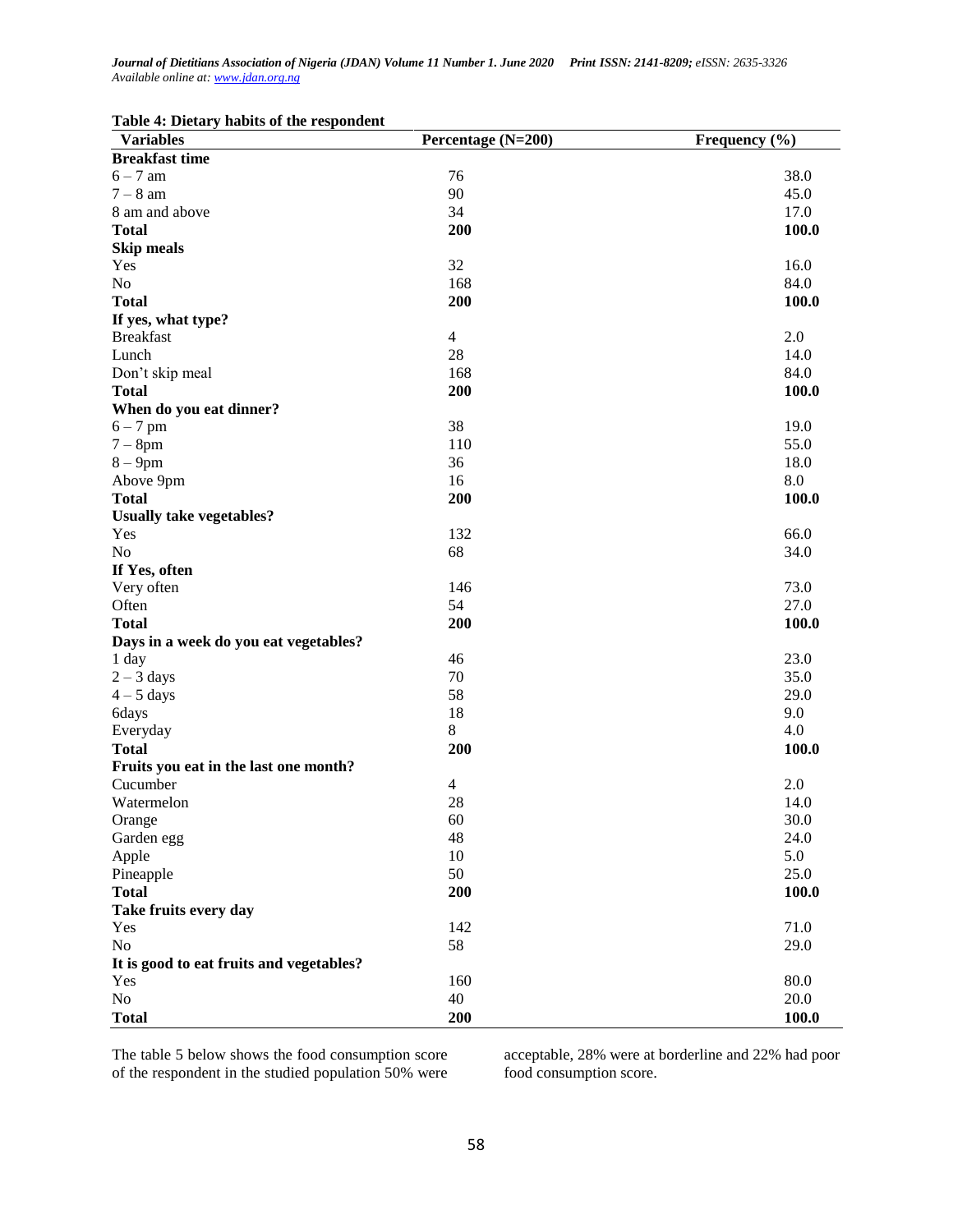| <b>Variables</b> | Percentage $(N=200)$ | Frequency $(\% )$ |  |
|------------------|----------------------|-------------------|--|
| Acceptable       | 100                  | 50.0              |  |
| Borderline       | 56                   | 28.0              |  |
| Poor             | 44                   | 22.0              |  |

| Table 5: Food consumption score of the respondents |  |  |  |
|----------------------------------------------------|--|--|--|
|----------------------------------------------------|--|--|--|

The table 5 below shows the nutritional status of the respondent. This study found that 17.0% of the study population was underweight, more than half (53.0%) of the respondents had normal body mass index. While (15.0%) were overweight and the rate of obesity

among the respondents is (15.0%). Anthropometric status of the respondents has revealed by waist- hip ratio shows that 16.0% and 35% of the respondents were central obese using WHpR and WC respectively.

| Table 6: Anthropometric status of the respondent |  |
|--------------------------------------------------|--|
|                                                  |  |

| <b>Variables</b>                                   | Percentage $(N=200)$ | Frequency $(\% )$ |
|----------------------------------------------------|----------------------|-------------------|
| <b>Body Mass Index</b>                             |                      |                   |
| $<$ 18.5 (underweight)                             | 34                   | 17.0              |
| $18.5 - 24.9$ (Normal)                             | 106                  | 53.0              |
| 25-29.9 (Overweight)                               | 30                   | 15.0              |
| 30-34.9 (Obesity class1)                           | 30                   | 15.0              |
| <b>Waist Circumference</b>                         |                      |                   |
| $\langle$ 88cm (F) $\langle$ 102cm (M) (Normal)    | 130                  | 65.0              |
| $>88$ cm (F) $>102$ cm (M) (Excess)                | 70                   | 35.0              |
| <b>Waist-Hip Ratio</b>                             |                      |                   |
| $\langle 0.85(F) \langle 0.90(M) \rangle$ (Normal) | 168                  | 84.0              |
| $\geq 0.85(F) \geq 0.90(M)$<br>(Excess)            | 32                   | 16.0              |
|                                                    |                      |                   |

## **DISCUSSION**

Dietary habits, lifestyles and anthropometric characteristics had proven to be factors to be reckon with in regard to the wellbeing of the police officers in Owo Local Government, Ondo State, Nigeria. The participants in this study were majorly (70%) male police officers and 30% of them were females. This establishes that two-third of the Nigeria police officers in Owo are male. This is in agreement to the observation of Okeke *et al.* (3) in a similar study among police officers in Bida, where male police officers constituted higher number (69% ) of staff population. More than half of the respondents were married (61%) while 24 % of them were single. This trend was also observed by Okeke *et al*. (3). However, Christianity was a predominant religion practiced by many (93%) of the respondents. Having higher number of the participants to be Christians could be attributed to the fact that Owo city is a Christian dominating city in the south western part of Nigeria. In terms of educational attainment, 46% of the participants had a degree certificate, 28.0 % with national diploma/ national certificate of education. It's worth to know that since 2010 the minimum qualification to enter Nigeria police force is National diploma, hence this could have been the reason for many of them being a degree or National diploma holders. On the average monthly income, 39.0 % of the respondents earned within  $(\mathbf{H})$  101-150,000. Recently, there has been an improvement in the salary of the uniform workers most especially the Nigeria

by this police officers in Nigeria couple with the fact that majority of them are graduate. In this study, about (33%) police officers reported that their parent suffered from chronic diseases of which 24.0% these parents were either father or grandfather and only 9.0% of the affected parents were mother or grandmother. Though, more than half of the study participants (62%) did not suffer from any disease as at the time the study was conducted, while about 17.5% were hypertensive. The prevalence of chronic disease as observed in this study could be due to lifestyle (smoking, alcohol consumption couple with physical inactivity). A healthy lifestyle is known to include nutrition, adequate physical activity, and avoidance of tobacco abuse (22, 23). Despite the campaign against excess consumption of alcohol, the result of this study reveals that more than half (59%) of the police officers had used alcohol in the past year and only about 41.0% were not drinkers. The higher rate of alcohol use reported among police officers may have resulted from their lack or inadequate knowledge of negative consequences of alcohol consumption. People who abuse alcohol are prone to occupational and other health problems that make them vulnerable to developing psychological distress (24, 25). No wonder the abuse use of gun among Nigeria police has been on the increase over one decade now. Even in Ondo state, there has been an increase in the number of death of civilians from the police gunshot. This habit could be influenced by excess consumption of

police this could be linked to the high income earned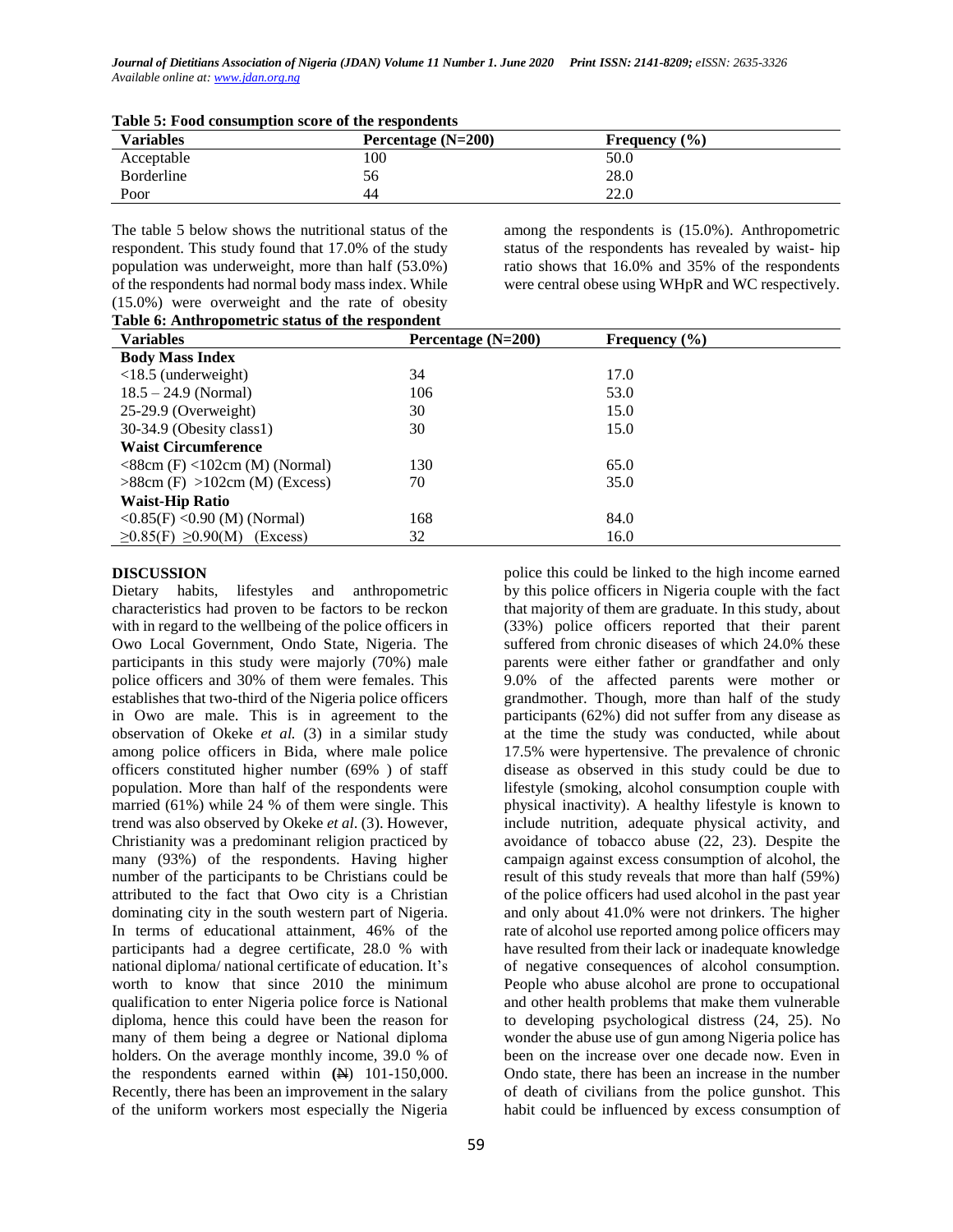alcohol. About one-third (26%) of the respondents ate their dinner between the hours of 8pm and above. This is a dangerous habit which might have been fueled by lack of knowledge among the police officers on the negative effects of eating late night. Late dinner complicates glucose management and prevent sound night sleep (23).The percentage of the respondents that ate fruits (71%) was very high and should be encouraged when compared to numerous health and protective benefits which can be supplied from fruit consumption. This high consumption of fruits observed among the participants in this study was not in agreement with observation among teachers in a study conducted by (22) where 31.2% of the study population regularly consumed fruits. Studies have shown that the consumption of fruits does not only form a formidable parts of the diet, it is associated with a lowered risk of degenerative disease such as obesity, cancer, cardiovascular diseases, cataract, brain and immune dysfunction (8; 26).Vegetables consumption was high (66%) as well, this could be that vegetables formed a formidable soup and sauce ingredients for an average Nigerian household (22). Fruits and vegetables are good source of vitamins, minerals and dietary fibre which have been known to improve health and prevent chronic non communicable disease in adulthood, such as increased impairment of glucose associated with ageing (22, 27). The food consumption score (FCS) is a proxy indicator of household caloric availability. Validations studies have demonstrated that the FCS and the Household dietary diversity score (HDDS) are both associated with caloric intake, as well as with each other (28, 29). In this study only half (50%) of the respondents met up the acceptable food consumption score while 22.0% of the respondents were food insecure and didn't meet up the acceptable of borderline of food consumption. The FCS indicator is useful for categorizing and tracking individual/ households' food security across time and has been validated against quantity of caloric intake but yet to be validated against adequacy of macronutrients or micronutrients (7, 30). The rates of Overweight/Obesity as determined by abnormal values for Body Mass Index (BMI), Waist Circumference (WC), and Waist-Hip Ratio (WHR), were 30%, 35% and 16% respectively. All these measurements confirm the prevalence of overweight and obesity among respondents in study location. The highest rate of Overweight/Obesity was observed with waist circumference, while the lowest was observed with (WHR) parameter. Difference in the rates of Overweight /Obesity using these methods have been reported (31, 32, and 33). The percentage of Overweight/Obesity reported in this study using BMI is lower than reported value (51.1%) by Okeke *et al.* (3) among uniform personnel in Bida, Nigeria. However, Overweight/Obesity is defined as the

abnormal or excessive fat accumulation that may impair health. It does not only express degree of excess fat but also fat distribution in the body which determines the health risk associated with excessive weight gain (34, 35). Overweight and obesity are the fifth leading risk for global death. At least 2.8million adults died each year as a result of being overweight or obese (34). The prevalence of overweight and obesity (15% vs 15%) in this study respectively was lower than similar study reported (44.7 vs 27.3%) by Sandra *et al.,* (36), among health workers in Lagos where the rate and risk factors of overweight and obesity among Health Service Providers (HSPs) in a tertiary health care facility in Nigeria was determined (37,38,39). Though the obesity rates defined by the three methods vary, two of the parameters confirmed that one third of the study population is either overweight or obese. This reveals a high rate of overweight and obesity in the population. A contributing factor to overweight/Obesity may be attributed to the fact that the study location is urban where there is high intake of western diet and change in local dietary patterns due to urbanization are common (40,41).

### **Conclusion**

This study found a high prevalence general and central obesity, poor dietary practices, high consumption of alcohol and cigarette among the respondents. Despite the assumption that the police officers should be fit, stay healthy and alert all the time, obesity control was very poor as well as high blood pressure as well as revealed by the respondents. Many of the police officers were physical inactive and consumed less of fruits. This study had shown that more surveillance and intervention studies are needed to investigate the best way to control the use of alcohol, improve food security, stop tobacco and its related substance use among the police officials so that they can portrait a good lifestyle models to the Nigeria citizens whom they are securing their lives.

### **Acknowledgement**

Sincere appreciation goes to the police officers in all the Police Divisional Headquarters in Owo local government area of Ondo state, Nigeria who gave their consents to participate in the study.

### **Declaration of conflict of interest**

The authors report no conflicts of interest. The authors alone are responsible for the design, data collection, writing and funding of this research.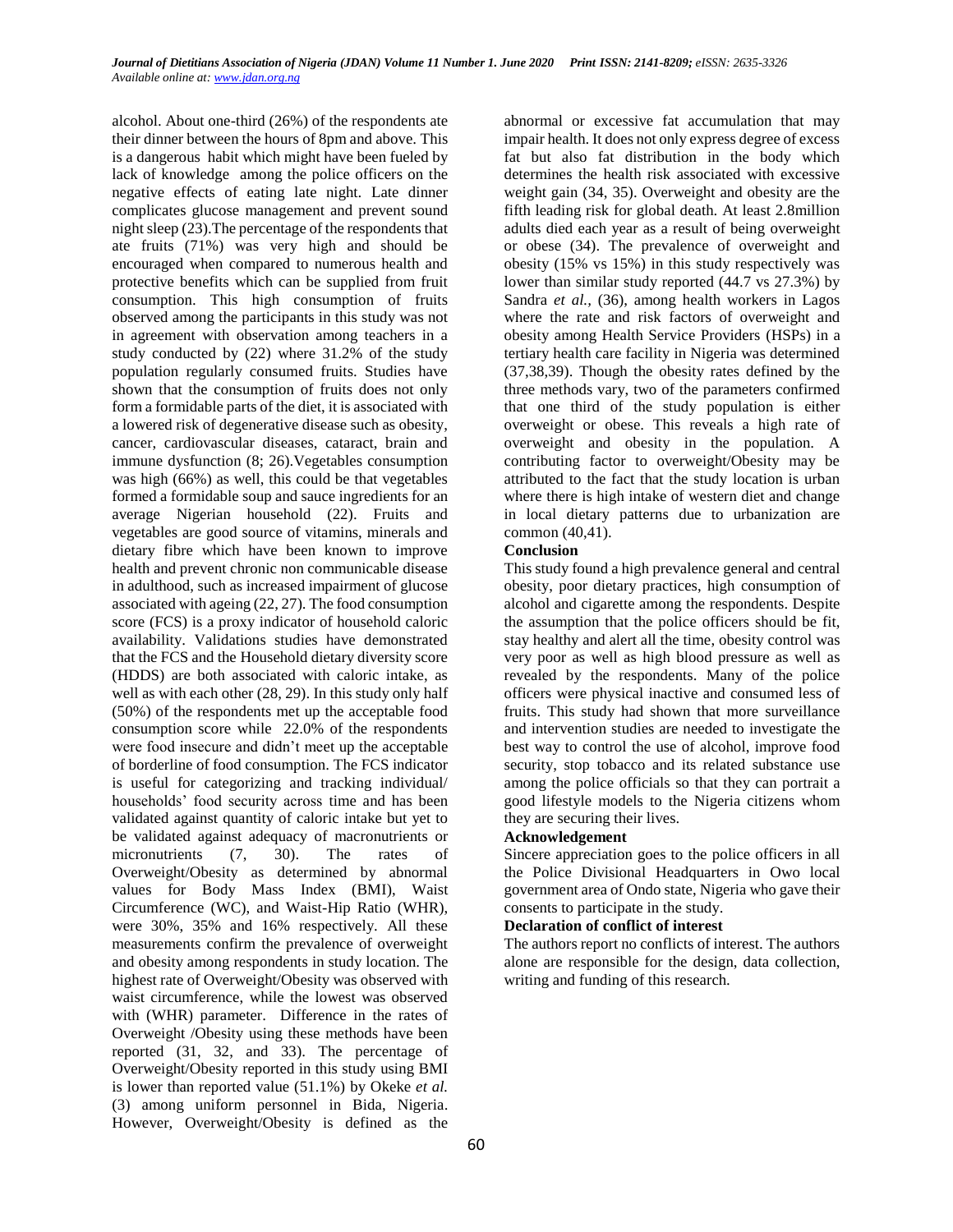### **REFERENCE**

- 1. Nigeria Police Force (2016). Annual Report of the Nigeria Police Force, Ministry of Police Affairs, Department of Nigeria Police.
- 2. Neil H., Fallowfield J., Price, S., Wilson, D (2011). Military nutrition maintaining health and rebuilding injured tissue, Journal of Royal Society, 366: 231-240
- 3. Okeke, K.S, Bala, J.D, Sulaiman, A and Sadiq, O.J (2019). Nutritional Status and Feeding Habits Among Police and soldiers in Bida, Niger state. Proceedings of the Nutrition Society of Nigeria. Abuja. Pp 83-84
- 4. Moonmoon, H and Shakhawat, H.B (2016). Dietary Habits and Nutritional of Police staff. International Journal of Nutrition and Food Science 1(2): 1-3
- 5. Otive I. (2013). Nutrition, Food Security, MDGs and National Development. A proceeding of the 42<sup>nd</sup> Annual general meeting and scientific conference of Nutrition Society of Nigeria. Pp1-10
- 6. Onimawo, A.I (2013). Food and Nutrition Security situation as indicator of development in African states. A proceeding of the 42nd Annual General Meeting and Scientific Conference of Nutrition Society of Nigeria. Pp11-25
- 7. Baumann E.H. [\(2013\). Validity of food](https://www.ncbi.nlm.nih.gov/pubmed/23767286)  [consumption indicators in the Lao context:](https://www.ncbi.nlm.nih.gov/pubmed/23767286)  [Moving toward cross-cultural](https://www.ncbi.nlm.nih.gov/pubmed/23767286)  [standardization."](https://www.ncbi.nlm.nih.gov/pubmed/23767286)
- 8. Ramey, S.L, Perkhounkova Y, Downing, N.R, Culp, K.R (2011). Relationship of cardiovascular disease to stress and vital exhaustion in an urban, mid-western police department. Journal of AAOHN 59 (5): 221- 227.
- 9. Guffey JE, Larson JG, Lasley J (2012) Police officer fitness, diet, lifestyle and its relationship to duty performance and injury. Journal of Legal Issues and Cases in Business  $2(3): 2-7$
- 10. Lindsay V. (2008). "Police Officers and their Alcohol Consumption: Should We Be Concerned. Police quarterly report. 11:74-87.
- 11. Kawada T, Inagaki H, Kuratomi Y. (2010). "The Alcohol Use Disorders Identification Test: Reliability Study of the Japanese Version". Journal of Alcohol 45:205-207
- 12. Sola A.O, Steven A.O, Kayode J.A, Olayinka A.O. (2011). Underweight, overweight and Obesity in adults Nigerians living in rural and urban communities of Benue State. Annals of African medicine (10) 139-43.
- 13. [Clement C.A](https://www.ncbi.nlm.nih.gov/pubmed/?term=Azodo%20CC%5BAuthor%5D&cauthor=true&cauthor_uid=25538831) and [Michael, O](https://www.ncbi.nlm.nih.gov/pubmed/?term=Omili%20M%5BAuthor%5D&cauthor=true&cauthor_uid=25538831) (2014) Tobacco use, Alcohol Consumption and Selfrated Oral Health among Nigerian Prison Officials. [International Journal of Preventive](file:///C:/Users/ACER/Downloads/police%2014.htm)  [Medicine 5](file:///C:/Users/ACER/Downloads/police%2014.htm)(11): 1364–1371
- 14. Shopland, D.R (1995). Tobacco use and its contribution to early cancer mortality with a special emphasis on cigarette smoking. Environmental Health Perspective 103( 8):131–42.
- 15. Uhunmwuangho, S.O. and Aluforo, E. (2011) Challenges and Solutions to Ethno-Religious Conflicts in Nigeria: Case Study of the Jos Crises, Journal of Sustainable Development in Nigeria 5(1) 1-5
- 16. Hastings K (2008) Local cardiologist offering heartfelt support to sugar land and Missouri city public safety officers. Houston Chronicle 9.
- 17. Smith, R.S (1988). Kingdoms of Yoruba, Madison university of Wisconsin press 3rd edition. P 52.
- 18. National population commission (2006). National population census, Lagos
- 19. [World Food Programme, \(2008\). "Food](https://www.wfp.org/content/technical-guidance-sheet-food-consumption-analysis-calculation-and-use-food-consumption-score-food-s)  [consumption analysis: Calculation and use of](https://www.wfp.org/content/technical-guidance-sheet-food-consumption-analysis-calculation-and-use-food-consumption-score-food-s)  [the Food Consumption score in food security](https://www.wfp.org/content/technical-guidance-sheet-food-consumption-analysis-calculation-and-use-food-consumption-score-food-s)  analysis." [World Food Programme pp1-2](https://www.wfp.org/content/technical-guidance-sheet-food-consumption-analysis-calculation-and-use-food-consumption-score-food-s)
- 20. World Health Organization (2004). Global Strategy on Diet, Physical Activity and Health World Health Organization, Geneva. 2004. p. 1-18
- 21. World Health Organization (2008). Waist Circumference and Waist - Hip Ratio: Report of a WHO Expert Consultation, Geneva, 8-11 December, 2008. Geneva: World Health Organization; p. 1-39.
- 22. Fadupin GT, Adeoye A, Ariyo, O (2014). Lifestyles and Nutritional Status of urban school teachers in Ibadan, Nigeria. Nigerian journal of nutritional sciences 35 (1) 86-96
- 23. Bolajoko, O.O, Olanrewaju O.I, Akingboye O.O (2018).Evaluation of Dietary Adherence and Body mass index of Diabetes Patient Attending Medical Outpatient Clinic of Federal Medical Centre, Idi Aba, Abeokuta, Ogun State. Nigerian Journal of Nutritional Sciences 39:59-67
- 24. Rosta J, Gerber A. (2009). Excessive working hours and health complaints among hospital physicians: a study based on a national sample of hospital physicians in Germany. Germany Medical Sciences 29; 5 - 9
- 25. Lucas N, Windsor, T.D, Caldwell, T.M, Rodgers, B (2010). Psychological distress in non-drinkers: Associations with previous